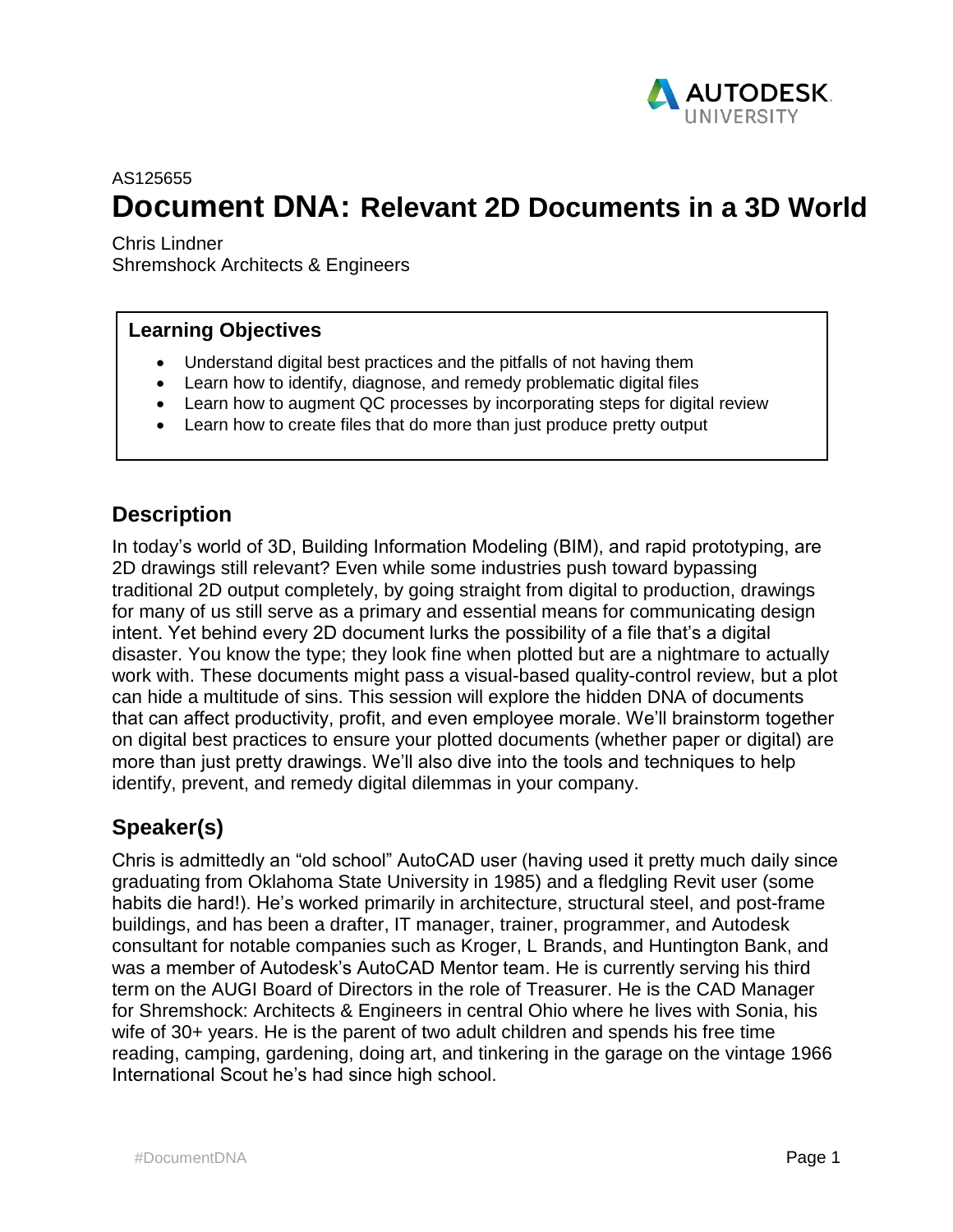

### **More Than Face Value**

As a teen, I was given a book of M. C. Escher art for Christmas. Not only was the art spectacular and the illusions engaging, but his works caused me to stop and study the image and challenged me to look at the world around me with fresh eyes and from different perspectives. You may recognize some of his work.



His 1955 lithograph, named "Three Worlds" (below), was always a favorite.

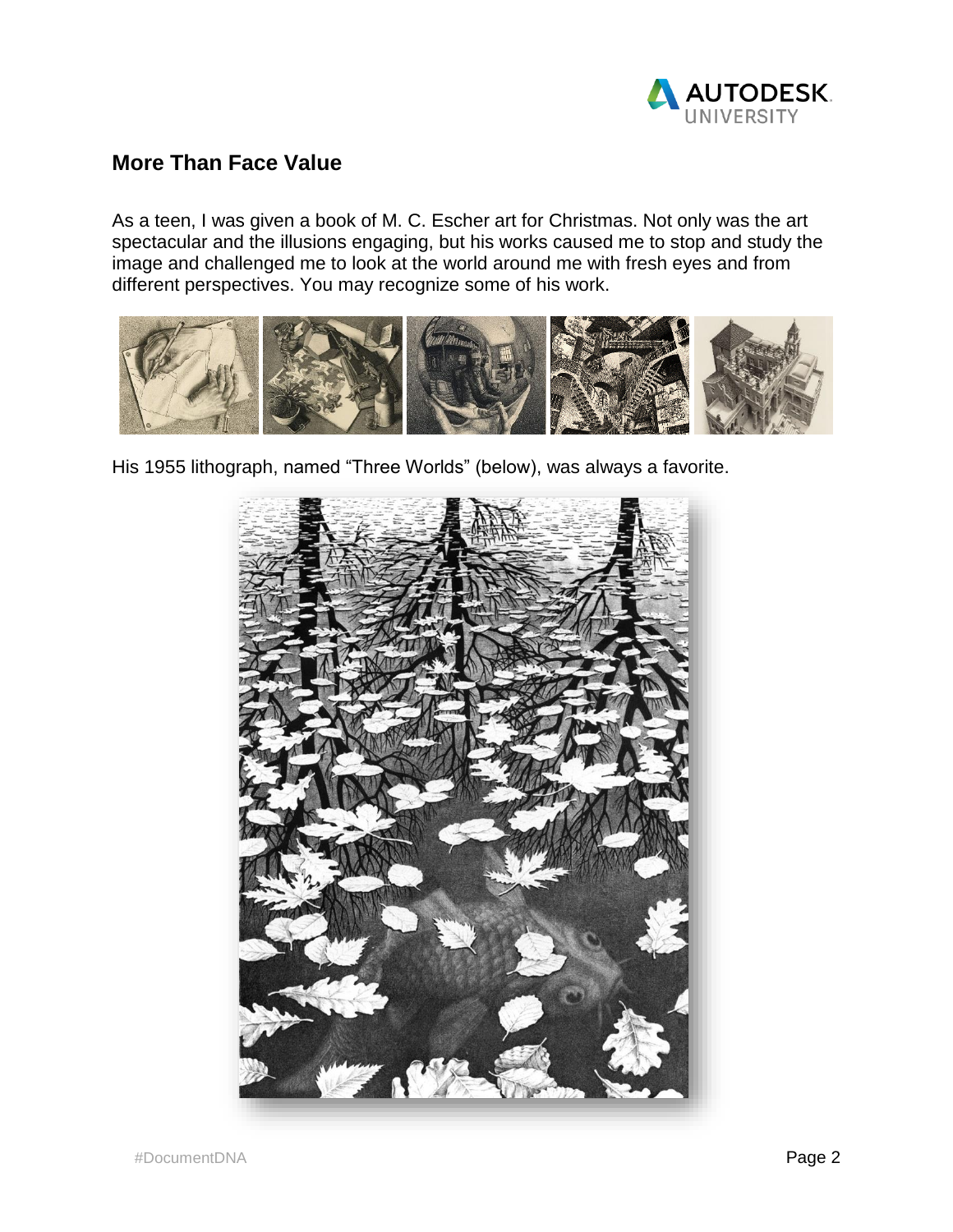

As Escher's lithograph implies, not everything is what it appears on the surface. Or, in another way of putting it, not everything can be taken at face value. And with my 30+ years of producing drawings in various industries, I've come to understand that documents, too, can have surprises lurking "under the surface".

The ways in which we create documents has drastically changed over the past few decades. We all see it in our respective industries, in our companies, and it's made even more evident when attending events like Autodesk University. The purpose that documents serve, and the form they take, has changed as well. But our reliance on documents is still strong as they continue to be the fundamental conduit for communicating design intent and sharing information.

#### **Defining Quality**

Not all documents, though, are truly effective at carrying out this purpose. A document's quality can have a direct impact on how effectively and efficiently this communication is delivered and executed.

So, how do you define a "good" drawing?

- Are there certain things you look for?
- Are there red flags that, if present, make you question the rest of the drawing?
- Is it one of those things that is hard to describe, but "you know it when you see it"?

I pulled the following quote from an article entitled "What Makes a Good Working Drawing?" [\(source\)](http://www.ecmweb.com/content/what-makes-good-working-drawing):

*"If the layout looks good, the plan is usually successful. The appearance of a drawing is usually a good indication of its accuracy. The layout of the drawing will determine if people can understand and work with the content. A clearly, thoughtfully laid-out drawing is conducive to a thorough and proper review before it hits the field."*

A blog post named "Working Drawings: Leading by Example" [\(source\)](http://lovornengineering.com/Working_Drawings..html) gets more specific:

> *"…poor working drawings often exhibit fundamental problems: incomplete details, missing drawings, component-sizing errors, poor workmanship, excessive information and nonstandard symbols."*

#### Notice any themes here?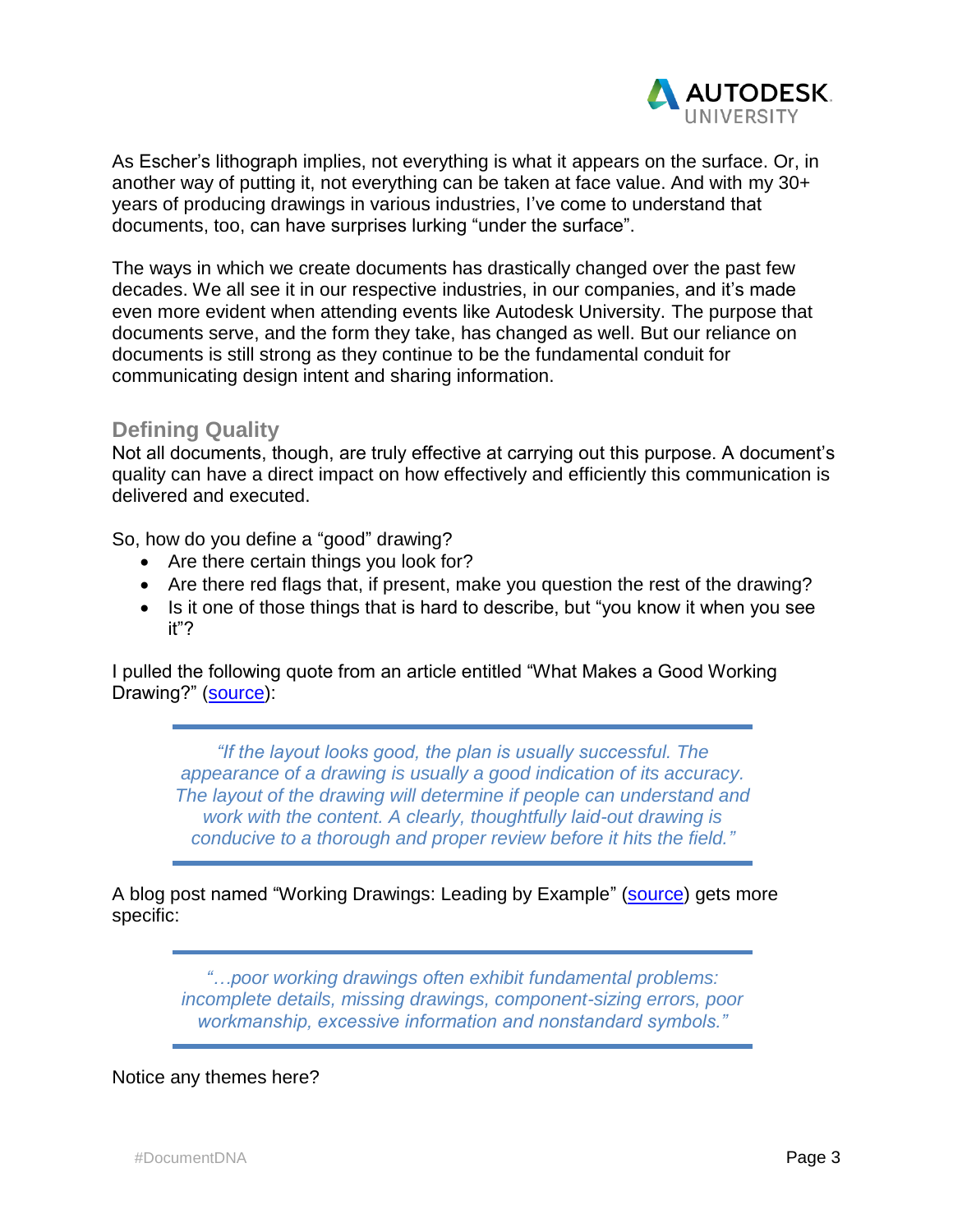

### **Fundamental Elements**

The items listed in the previous quotes can be grouped into two distinct elements which I call **technical** and **visual**. The Technical element is marked by the words "accuracy", "content", "incomplete", "missing", and "errors". The Visual element is marked by the words "looks good", "appearance", "layout", and "poor workmanship".

According to these writers, a quality drawing would be one that achieves a level of excellence in at least these two areas.



And, interestingly, when drawings are reviewed or audited, these elements are the focus.

## **Quality Control circa 1817**

Most drawings undergo some type of quality control review or document audit before they are submitted (issued, published, delivered, etc.), as diagrammed simply below.



Both the Technical and Visual elements of a drawing are an important part of the review/audit phase of a project. Arguably, the Technical element is the primary focus of a review, but the Visual element plays an important part, as it can help or hinder the effectiveness of the drawing. A drawing that is technically correct, yet visually confusing, may not be much better than a drawing that is technically wrong yet visually clear. The best drawings are those that have the correct blend of both elements.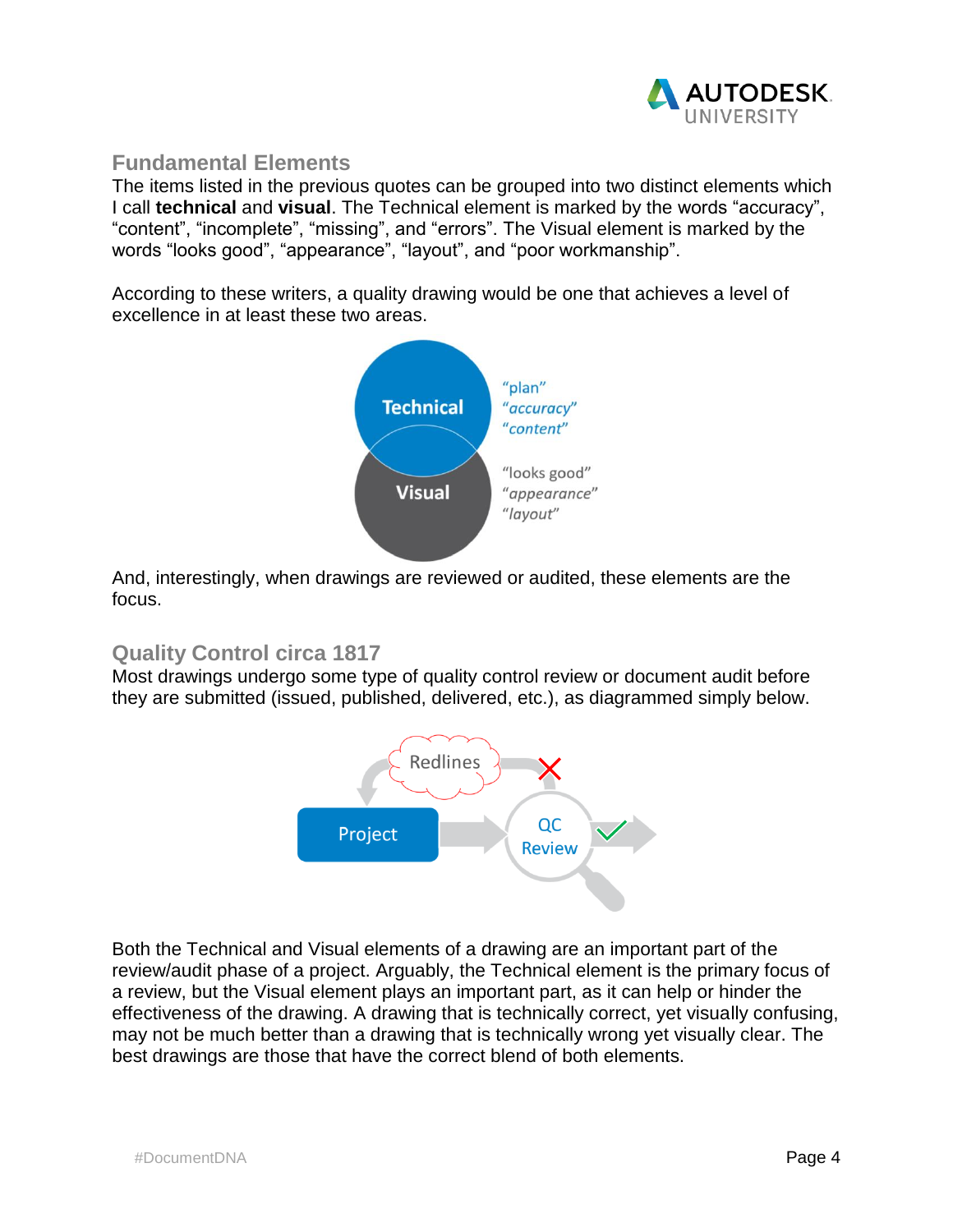

As stated earlier, the way we generate documents has changed, but the QC review process for most companies has changed very little. In an [article](https://www.linkedin.com/pulse/confirmation-bias-its-effect-quality-kelly-cone) written on LinkedIn, Kelly Cone summed it up this way:

> [The construction industry is] *"cursed with more or less the same quality control processes today as those available 200 or even 500 years ago..."*

Think about it. For the most part, QC still consists of an experienced person visually inspecting the drawing in search of, as quote earlier, "*incomplete details, missing drawings, component-sizing errors, poor workmanship, excessive information and nonstandard symbols*". Whether the document is a PDF, DWF, or plotted to paper, the process is pretty much the same.

#### **Review Before the Review**

One sector of the architectural industry that our firm specializes in is multi-site rollout and prototype architecture. These clients have certain brand and design requirements that are consistent in each project. The nature of this work tends to be repetitive, with short duration and low budgets, so efficiency is an important factor.

Many of these projects utilize masters (i.e. prototypes or templates) to streamline the project lifecycle. And, for a number of our clients, we are their "masters architect", meaning we're responsible for the creation and ongoing maintenance of their masters. Not only do we use these masters for the client's projects, but the client provides them to their other consultants to use as well. These masters must be accurate, well organized, flexible, and efficient. In addition to the QC review that occurs for each project, the masters have their own review cycle, as represented below.

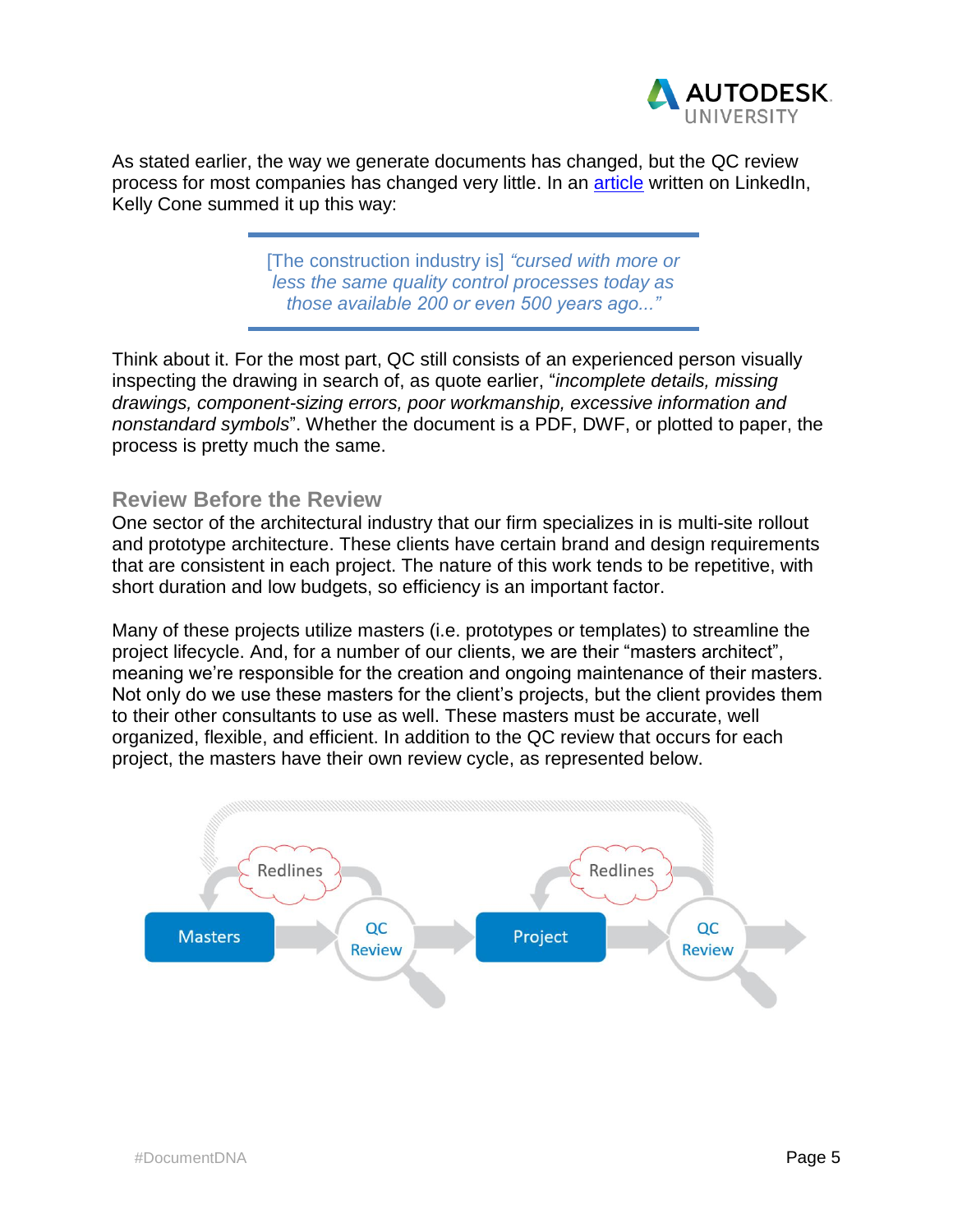

## **The Missing Element**

Our drawings were obviously being reviewed. Multiple times, in fact; as masters documents and as project documents. But something was slipping by our reviewers undetected. It was apparently something unnoticeable when looking at a PDF, DWF or plotted paper. Even with our current expanded review process, the drawings were still lacking something. It was obvious from the feedback I was hearing from those working with the drawings:

- "These drawings take so long to open (or plot or save)."
- "Why isn't the schedule created as a table?"
- "Why do my dimensions disappear in this viewport?"
- "This dynamic block isn't working right."
- "Why did they use Text instead of MText?!"
- "When I plotted this, all the lineweights are the same."

Guess what? None of these comments were related to either the Technical or Visual elements of the document! It had nothing to do with whether the drawing was accurate or how it looked; it dealt with how the drawing was created. These were things that were under the surface, invisible to even the most experienced reviewer's trained eye.

It became apparent that in order to be a truly "good" drawing, it needed more than just Technical and Visual elements. I've labeled this missing element as **Digital**.

#### **Document DNA**

I refer to these three elements as our "Document DNA". Let's take a closer look at each of them.

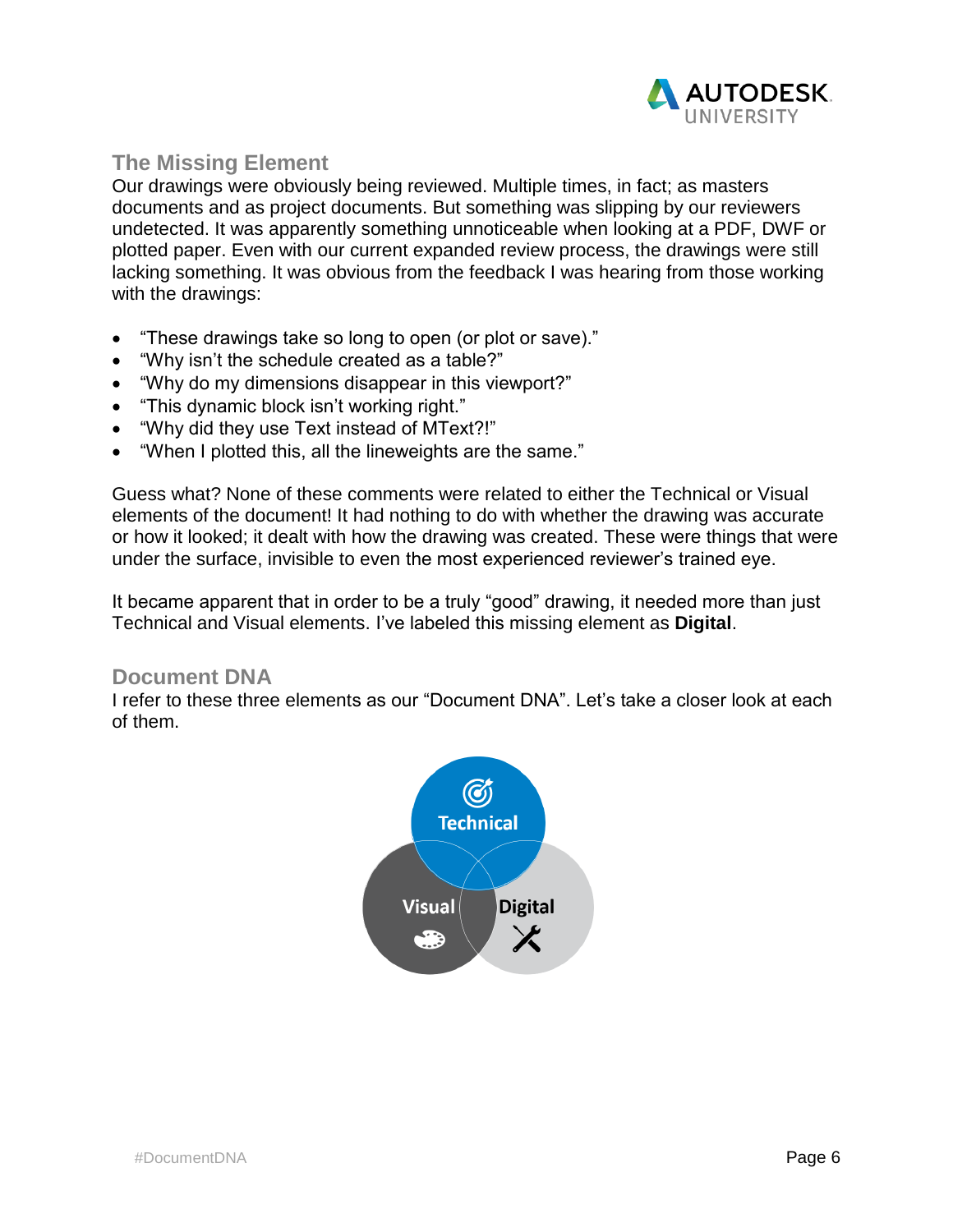

I chose the tools icon for the Digital element because it could also be broadened to include any tool used for efficient drawing creation. Back in the day, tools such as lettering guides, symbol templates, sticky-backs, although not digital, served a similar purpose in that they were tools leveraged to increase efficiency and consistency.

(*But, the term "digital" just had a better ring to it!*)

**AUTODESK.**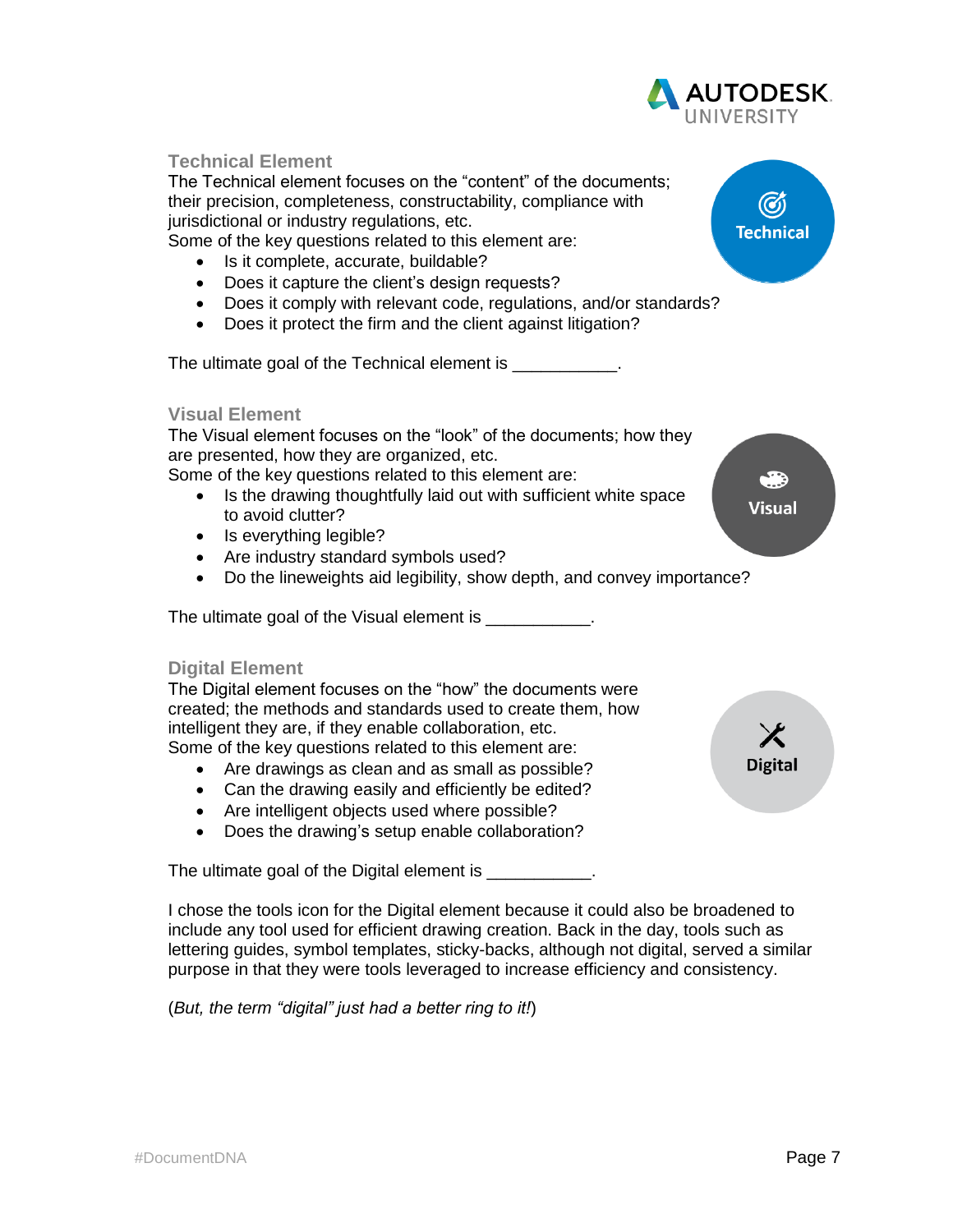

#### **Three Scenarios**

How do we juggle and balance all three elements? Are they all equally importance? Is it ever okay to marginalize one for the sake of the others? Are there certain combinations that are more effective than others? It's not uncommon to encounter documents that contain two out of three. Is that good enough? Is it unrealistic to aim for excellence in all three simultaneously, or is two-out-of-three okay?

If we approach this with the mindset that "two out of three ain't bad", then we must take a hard look the implications of that missing third element. Each scenario has some interesting and identifiable characteristics as well as consequences.

**Scenario 1 – Visual and Digital Emphasis** What are the characteristics or liabilities of documents that emphasize the Visual and Digital over the Technical? I think I heard a few of you gasp at the thought of this unthinkable scenario! What's the point of a drawing if it is wrong?! But we've seen it; drawings that look great, and are a pleasure to work on, but are loaded with errors. What's more, they can be quite convincing because the "look right".



Worst-case outcome of this scenario:

However, before we write this scenario off as completely useless, consider these situations:

- Have you ever created a napkin sketch? It was far from accurate, but it was an efficient tool at the time (albeit not digital) and visually concise.
- When drawing a foundation section does "dirt" really look like the EARTH hatch pattern?
- Have you ever exaggerated part of a drawing (i.e. sacrificing Technical accuracy) for the purpose of Visual clarity?

In each of these, it was acceptable to forego the technical accuracy to achieve clarity and efficiency.

**Scenario 2 – Technical and Digital Emphasis** What are the characteristics or liabilities of documents that emphasize the Technical and Digital over the Visual? You're probably seen documents like this; they're correct, and the person who created them was a skilled CAD person, but they look terrible.

Worst-case outcome of this scenario:

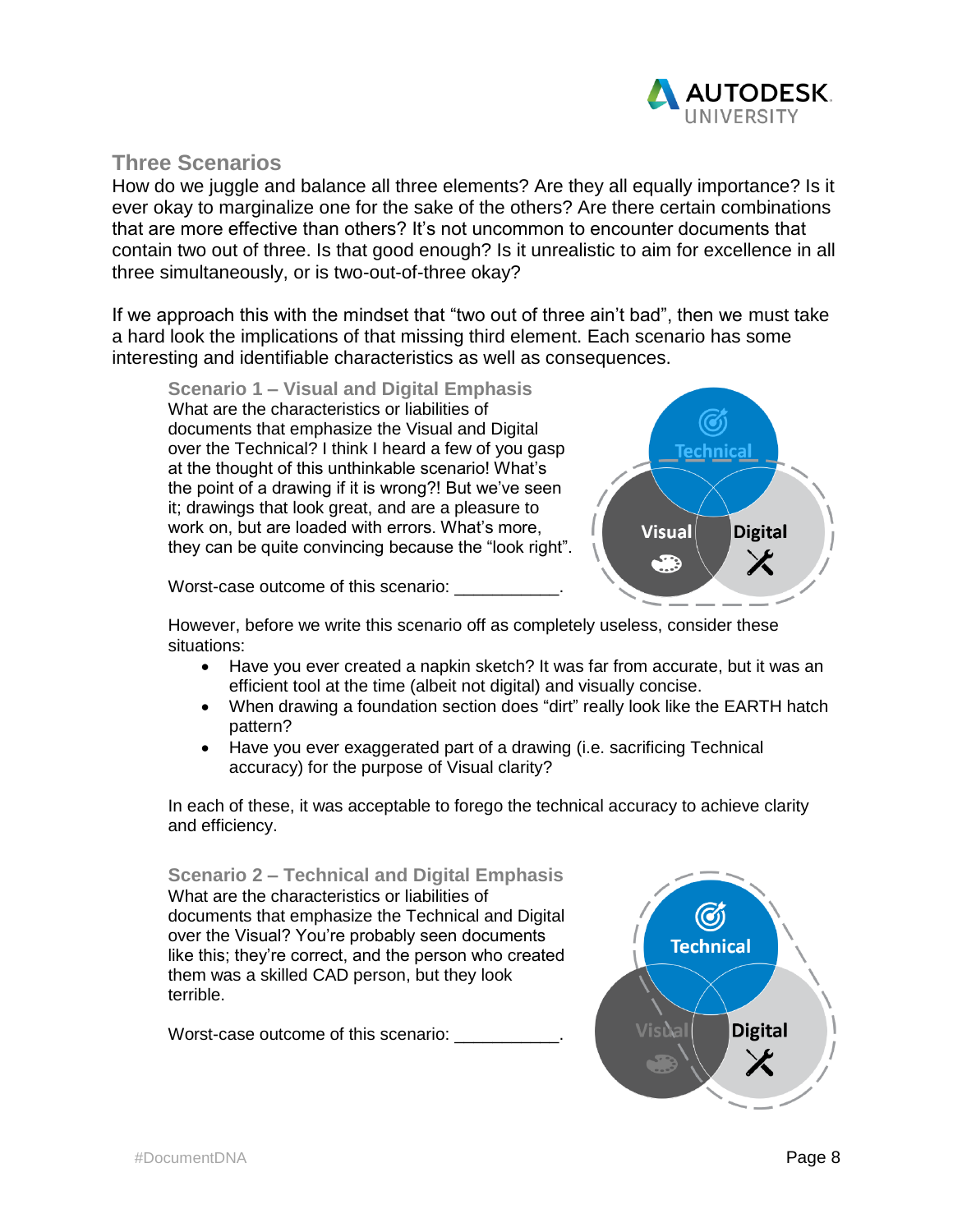

*"Even completely accurate, fully detailed drawings can be problematic if unprofessionally executed, sometimes leading to subtle but significant impacts, most notably misinterpretation." (*[source](http://lovornengineering.com/Working_Drawings..html)*)*

While we're talking about accuracy, is it possible for a drawing be "too" accurate? A common problem with both CAD & BIM is balancing the ability to detail "to the nth degree" versus the overhead associated with over-detailing. Too much detail, while technically correct, is counter-productive. Geometry gets cluttered, documents are not clear (we're missing "Visual" here, whose goal is "Clarity"), system resources are consumed, production is hampered.

**Scenario 3 – Technical and Visual Emphasis**

What are the characteristics or liabilities of documents that emphasize the Technical and Visual over the Digital? These drawings generally pass the QC review with flying colors, but when you work with them, you want to pull your hair out!

Worst-case outcome of this scenario:

Of the three scenarios, I believe this is the most common, and the most commonly accepted. Consider the following statements:

- "Just explode it and move on."
- "Don't worry about changing the drawing; just edit the dimension."
- "We don't have time to 'do it right'. Let's just get it done."

Have you heard, or perhaps even said, one of these statements before? In essence, these all imply that the drawing's Digital makeup is secondary in importance. Is it acceptable to take digital shortcuts to achieve a deadline? Is Digital the "throw away" element? Is it the only element that gets set aside when it's crunch-time? Is this a shortsighted "fix"? What happens when those drawings, that were rushed to completion, come back in need of revisions? Chances are, you will curse the "get it done" mentality that decided to kick the long-term benefits of efficiency to the curb in favor of the shortterm shortcuts.

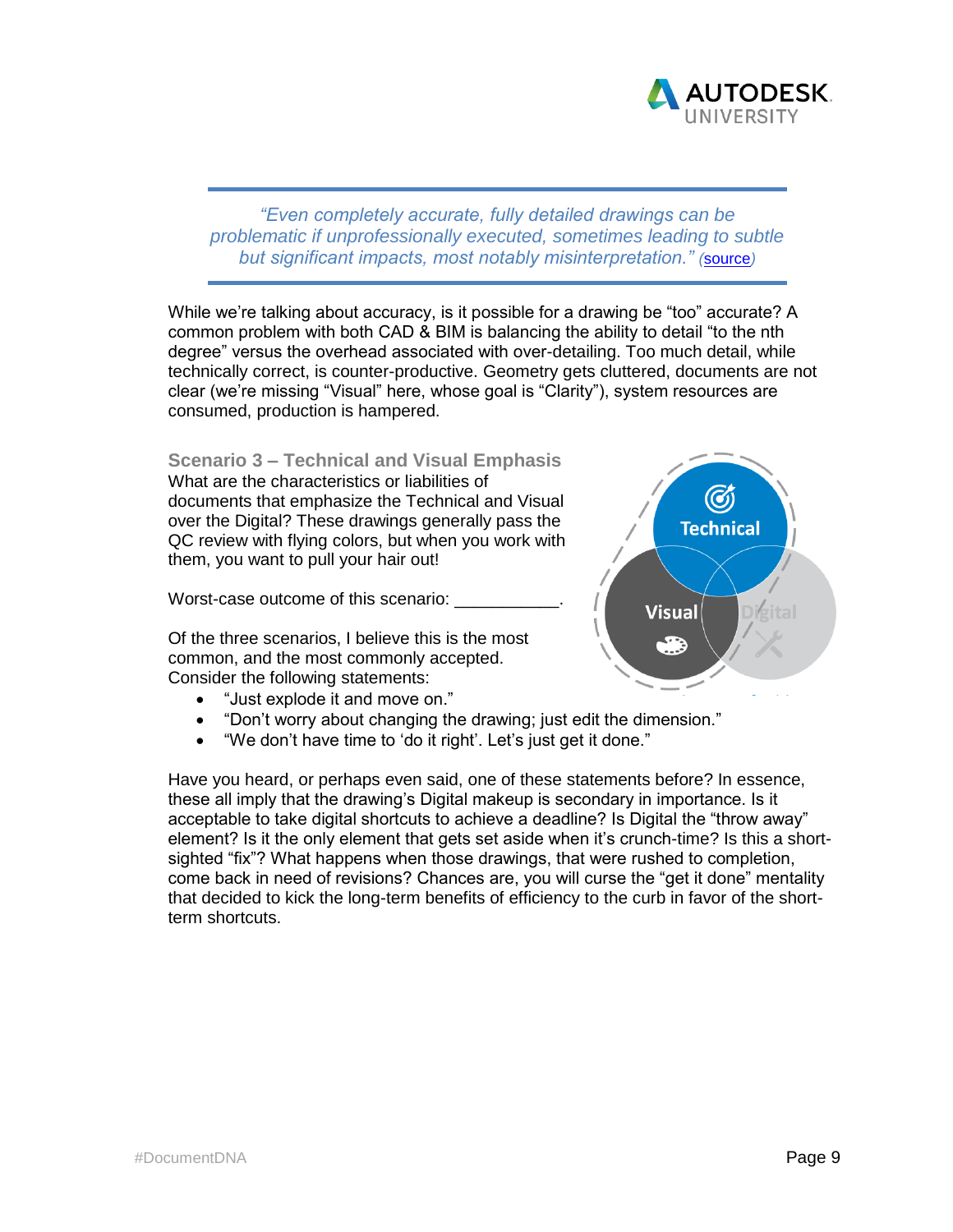

## **The Omnipotent Element**

Is it possible that one element, if used properly, could actually incorporate the other elements? I contend that the Digital element has that potential. Think about a wellcrafted dynamic block, wall type, detail, or template drawing. When done correctly as digital elements, they can include the technically accurate and visually



appropriate information as well! It is a truly powerful element. None of the other elements have this flexibility.

## **Digital Tools**

The right tools make all the difference in the world. When used properly by trained individuals, they make tasks simpler, safer, and more efficient. And, if you remember, the goal of the Digital element is efficiency. So, having a set of Digital tools is essential to creating and supporting well-rounded documents and empowering users to work with them efficiently.

We need Digital tools to:

- Assist with standards cleanup, enforcement
- Reduce a drawing's digital footprint
- Make it easier to do things right than it is to do it wrong.
- Make standards management and maintenance easy
- Provide document audits and reports

Here's a small list of some essential Digital tools:

- Libraries
	- o Blocks and families
	- o Styles and types
	- o Details
	- o Tool palettes
- Cleanup
	- o MergeTextStyles [\(link\)](http://www.theswamp.org/index.php?topic=17659.0;all)
	- o StripMText [\(link\)](https://knowledge.autodesk.com/support/autocad/troubleshooting/caas/sfdcarticles/sfdcarticles/Text-in-Mtext-do-not-follow-the-text-style-s-font-change.html)
	- o LayTrans (Layer translator)
	- o eTransmit
	- o DWGConvert
	- o DupRemove
	- o OverKill

- Drawings
	- o Page setups
	- o Sheet Sets
	- o Template (DWT) files
	- o Standards (DWS) files
- Audits and Reporting
	- o Standards Checker
	- o Reference Manager